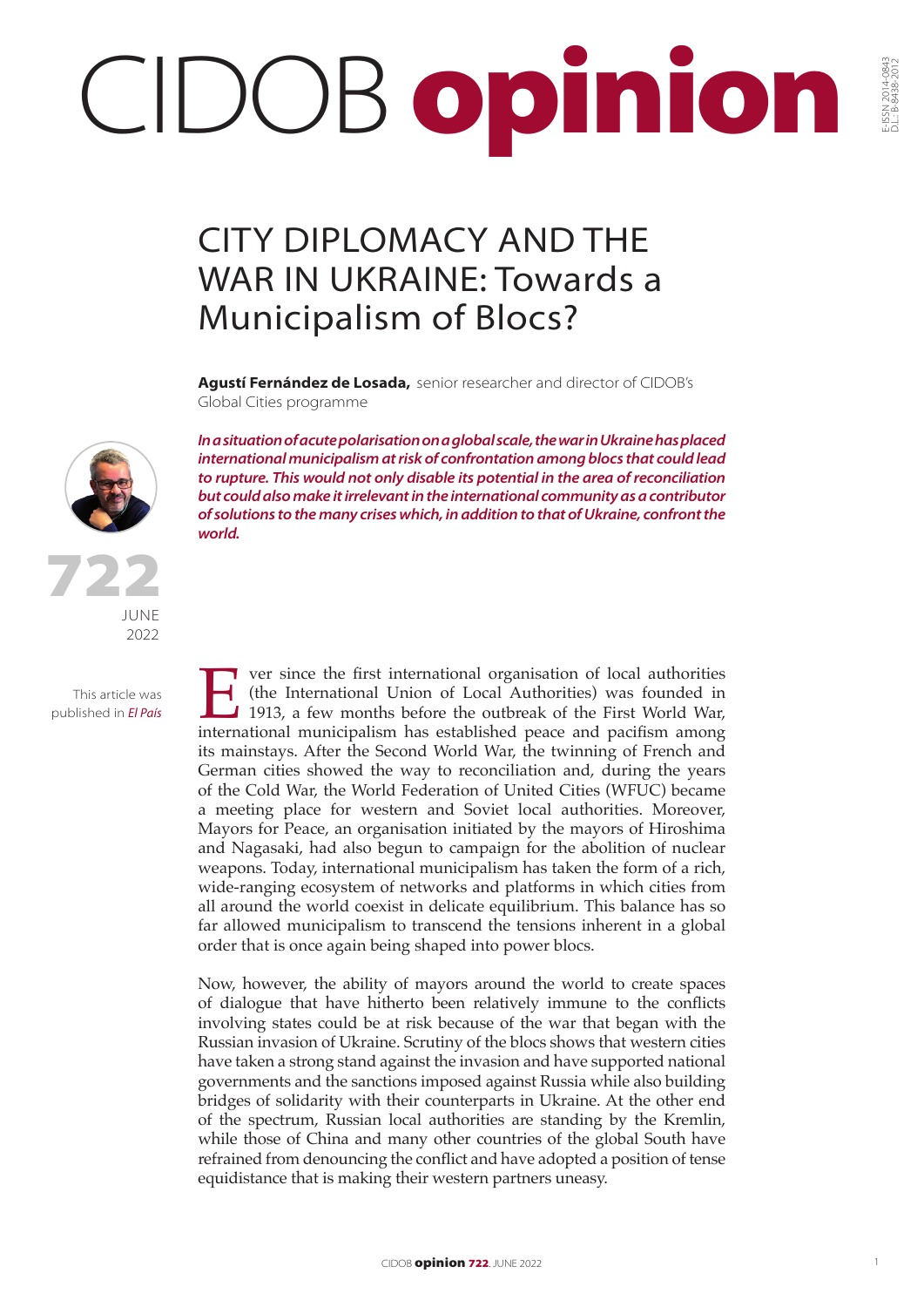Since the Russian troops entered Ukraine, thousands of cities in Europe, the United States, Canada, Japan, Australia, and Latin America have emphatically denounced what they see as unacceptable aggression, unequivocally adopting positions in favour of peace and against the war, supporting sanctions, and endorsing the expulsion of Russia from multilateral spaces. They have turned to symbolism, lighting up iconic buildings with the Ukrainian flag, have organised demonstrations with thousands of citizens gathering in front of the city halls of the main cities, and have endorsed political declarations like that led by the mayors of Mariupol and Gdansk and signed by more than a hundred others, calling on European states and institutions to intensify their efforts to stop the war.

*In a highly polarised situation on the global scale, the war in Ukraine has placed international municipalism in a situation of having to face the risk of a confrontation between blocks that could lead to rupture, which would not only mean going backwards on a path that has taken more than a century to travel but would also render inoperative the potential for contributing to towards reconciliation which cities have shown since the Second World War.*

In recent months, the diplomatic activity of cities, especially in Europe and the United States, has been frenetic. In March, the mayor of Rotterdam sent a letter denouncing the invasion to his counterpart in the twinned city of St Petersburg, with which Rotterdam was also linked by the destruction the two metropolises suffered during the Second World War. Other cities, including Glasgow, Karlsruhe, Chicago, and Tokyo, have cancelled activities jointly planned with their Russian counterparts, and networks like Cities Coalition for Digital Rights have suspended the membership of Russian cities. The Pact of Free Cities, led by Prague, Warsaw, Budapest, and Bratislava, is working to support the coordinated reception of millions of refugees fleeing the war, and hundreds of cities are mobilising resources and offering support to Ukrainian cities. Meanwhile, others in neighbouring states are overwhelmed with the arrival of refugees. Barcelona, for example, has made an official announcement calling for tenders with the specific aim of funding the activity of humanitarian organisations operating in the conflict zone, while Mannheim has approved the allocation of a million euros in aid to its partner cities in Ukraine, Poland, and Moldova.

Nevertheless, the position in Russia and other countries like China, Iran, India, Pakistan, South Africa, and Senegal is totally different. Russian municipalism, starting with the country's two main metropolises, Moscow and St Petersburg, is fully aligned with Vladimir Putin and his government.